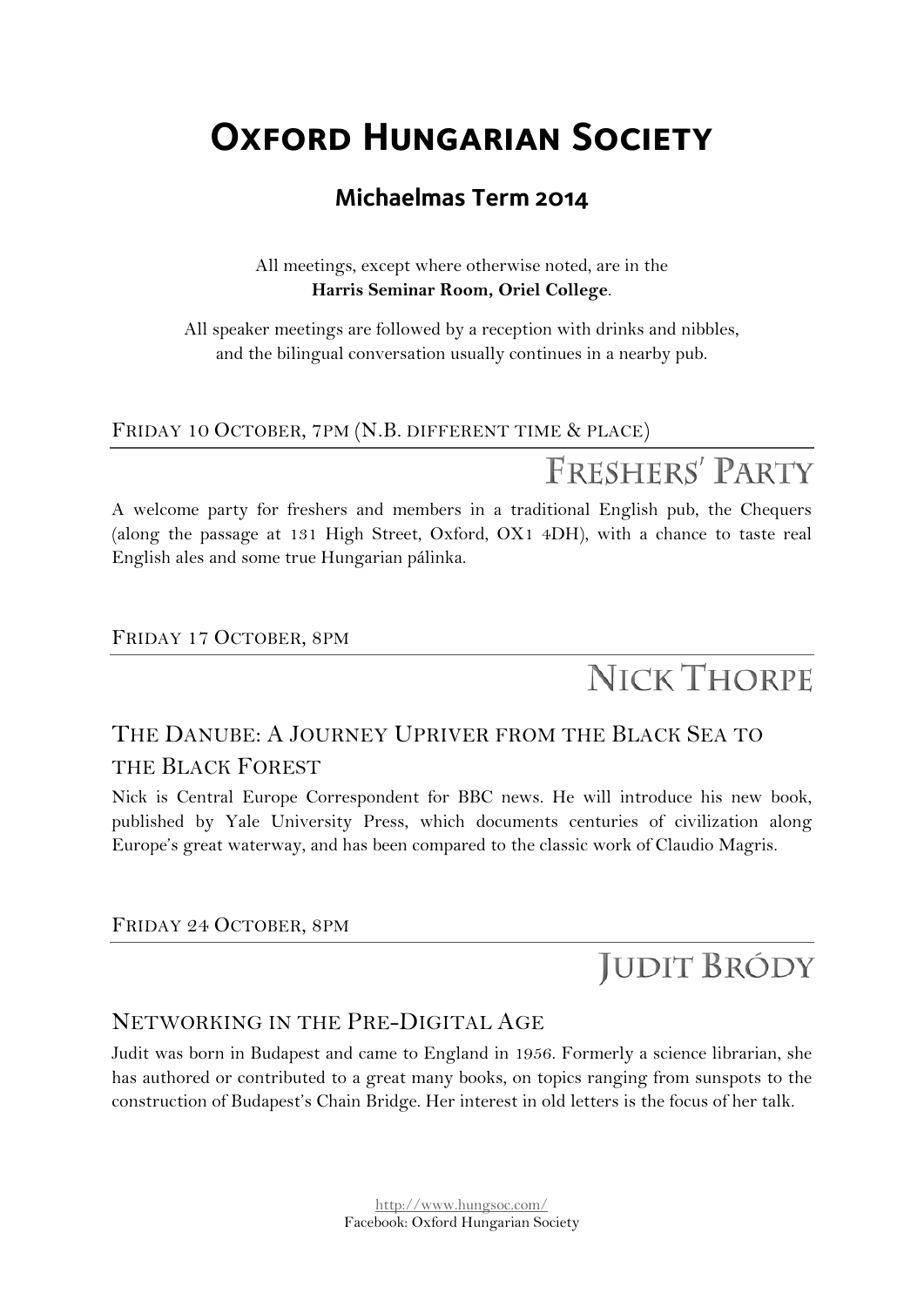## **MIHÁLY SAÁRY**

### BUDAPEST FROM 1945 TO 1956: A BLEND OF HISTORICAL

### REFLECTION AND PERSONAL MEMORIES

Mihály left Hungary aged 17 after the 1956 Revolution and studied medicine in London. During this time he ran the Hungarian Society of the University of London Union (ULU). He is now retired and lives in Hertfordshire. His main interest is health and nutrition.

### FRIDAY 7 NOVEMBER, 8PM

# TREVOR HAYDU-JONES

### LOST PROPERTY: ONE CORONET

Trevor, who is married to a Hungarian, has had a life-long interest in medieval history. He tells us the story of the Margit Crown: found on Margaret Island in Budapest and currently in the Nemzeti Múzeum in Budapest, its provenance has so far been shrouded in secrecy.

#### SATURDAY 8 NOVEMBER, 5PM (N.B. DIFFERENT TIME & PLACE)

## **MID-TERM SPICE-UP**

A social food event at 66 Hurst Street, Oxford for those in need of some spicy Hungarian paprika to brighten those dark November shadows. If you would like to attend, please write to Klára Horváth (klara@hungsoc.com).

#### FRIDAY 14 NOVEMBER, 8PM

### KATARINA STULRAJTEROVA

### MAGNA CARTA AND THE GOLDEN BULLS: EUROPEAN **SYNCHRONICITIES**

Katarina is a historian and lecturer at Oxford with a special interest in Central European history, the history of medieval and modern universities, and the medieval papacy. Her discussion of these crucial constitutional parallels comes just before the 800th anniversary of the Magna Carta.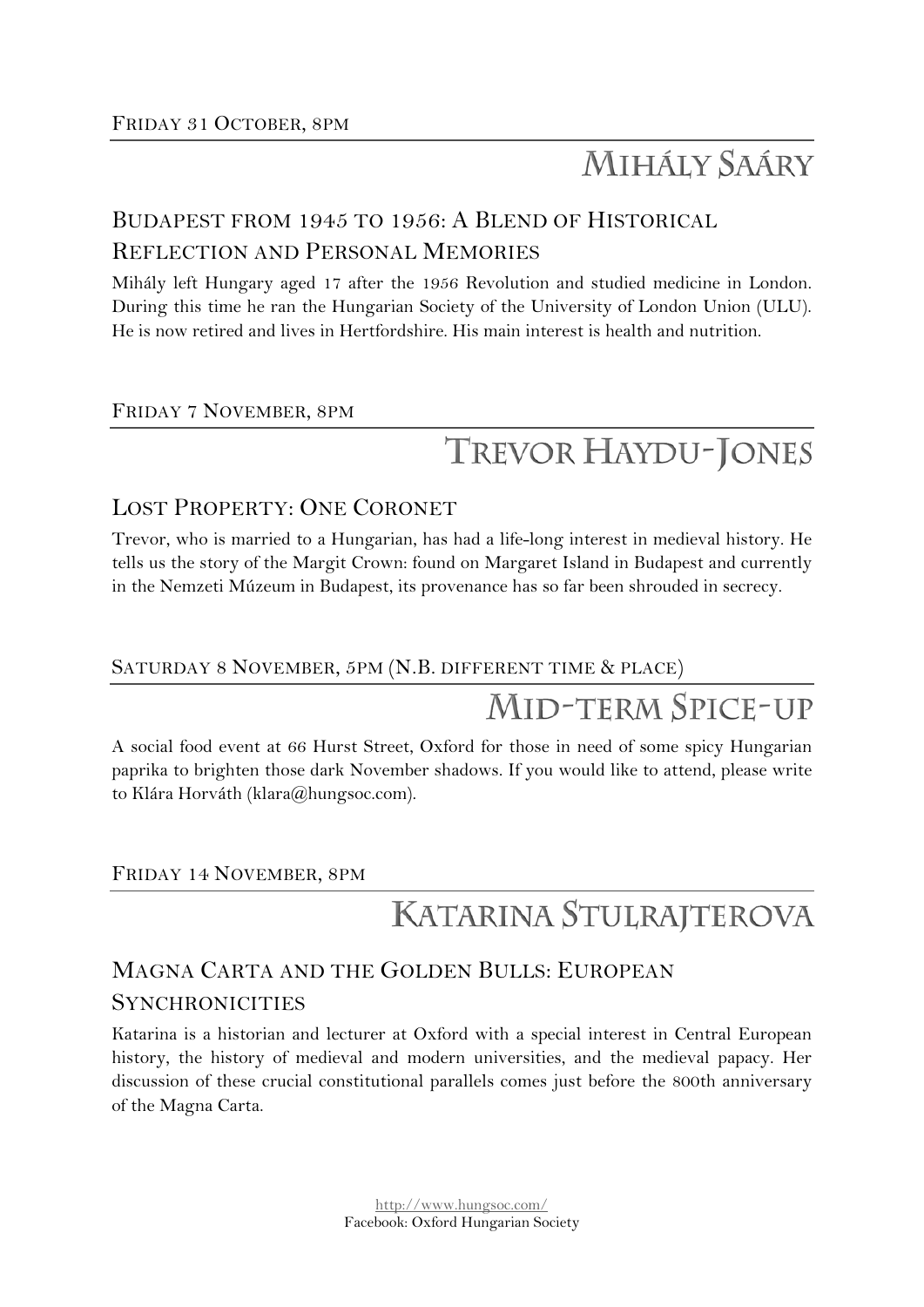## THE DOOR

Directed (in English; 2012) by István Szabó, the film tells of how a female writer (Martina Gedeck) is unusually inspired by her headstrong new servant (Helen Mirren). After the screening of the film there will be a discussion of Magda Szabó's classic novel (translated by Len Rix) that inspired it.

### FRIDAY 28 NOVEMBER, 8PM

## **JAZZ EVENING**

An evening of jazz with singer **Katalin Sztankovics.** The concert is followed by seasonal drinks and nibbles.

### THURSDAY 4 DECEMBER, 7PM (N.B. DIFFERENT TIME & PLACE)

# END-OF-TERM FORMAL HALL

Join us for formal hall dinner in the imposing dining hall of St John's College. The price is  $\text{\textsterling}8$  for members ( $\text{\textsterling}13$  for non-members), to include a selection of wines and Tokaji aszú. Dress code: smart casual. Numbers are limited: to attend, please write to Gábor Halász (gabor.halasz@sjc.ox.ac.uk) by 23 November.

SATURDAY 6 DECEMBER

## MIKULÁS PARTY

Our traditional **Mikulás Party** is planned for the afternoon of **Saturday 6 December**, more details to follow.